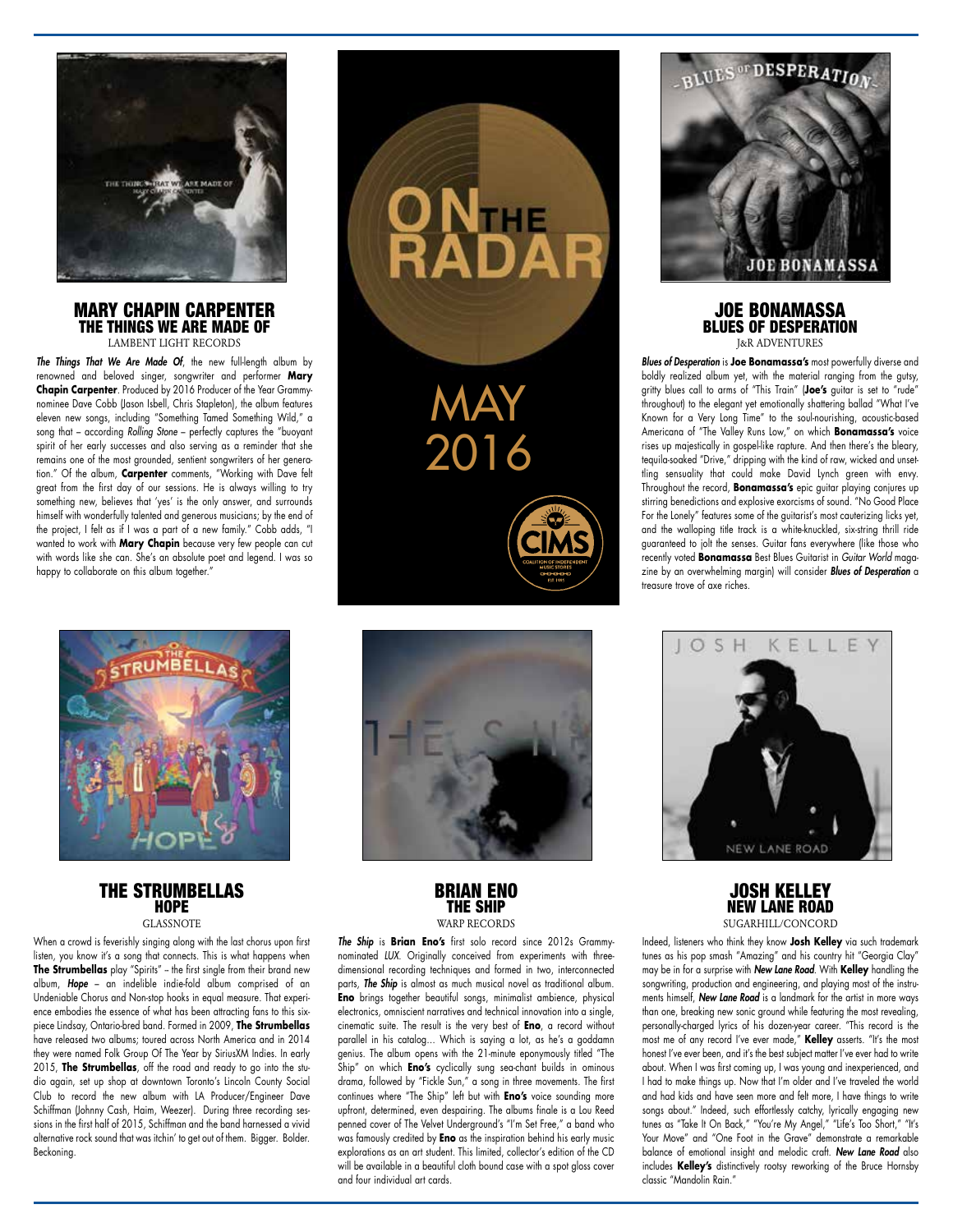

## YUNA **CHAPTERS** VERVE RECORDS

In a remarkably short period of time, **Yuna** has risen from regional D.I.Y. notoriety to full-on international stardom. The ease with which Malaysian-born **Yuna** has transitioned to border-defying mainstream success shouldn't be surprising, considering the effortlessly universal appeal of her organic blend of contemporary pop, acoustic folk and soulful R&B that's won her comparisons with the likes of Feist, Adele and Norah Jones. But **Yuma's** new album, *Chapters*, is a bold step forward, with its amalgam of urban grooves and urban grit. This is most evident on "Places To Go," which was produced by the Hip Hop legend DJ Premier. "'Places to Go' is a song about when you're growing into the person that you're meant to be," **Yuna** told The *FADER*. "Sometimes you go through all these things that will change you as a person and you find it hard to deal with all of these challenges." Finding that person might require you to move outta your comfort zone – something **Yuma**  is intimately familiar with – but as further evidenced on tracks like "Crush" (featuring Usher), *Chapters* proves that she sounds at home wherever she goes.



### CYNDI LAUPER **DETOUR** RHINO RECORDS

**Cyndi Lauper's** celebrated musical journey takes an unusual southern turn on *Detour*, which finds the Grammy®, Emmy® and Tony®-winning singer-songwriter (someone put her in a prestige film so she can EGOT!!!) putting her signature spin on a dozen classic country songs. *Detour* showcases **Lauper's** unmistakable voice on country classics from the '40s, '50s and '60s and features guest appearances from county music stars **Vince Gill**, **Emmylou Harris**, **Alison Krauss**, and **Willie Nelson**. **Lauper** says recording a country album is something she's dreamed about for many years. Growing up, she recalls listening to singers like Patsy Cline, Loretta Lynn, and Wanda Jackson in her Aunt Gracie's kitchen. "When I was a really young kid, country music was pop music, so this is what we grew up listening to." **Lauper** sounds right at home from the start with "Funnel Of Love," made famous by Wanda Jackson in 1960. Another highlight is the rollicking take on "Heartaches By The Number," a country standard previously covered by everyone from George Jones to Waylon Jennings to Dwight Yoakum. *Detour* also features stunning covers of two classic Patsy Cline songs, "Walkin' After Midnight" and her #1 smash, "I Fall To Pieces."



MAY

N<br>ADAR

2016

# EAGULLS ULLAGES DA DTIC AN

Often when a band releases their debut album and hits the road hard to promote it, as **Eagulls** most certainly did, they return with something that attempts to capture the raw energy and spirit of a live show that they have honed into blistering perfection. However, in the case of **Eagulls**, the polar opposite is to be said. If their self-titled debut album was the surging adrenalin, then *Ullages* is the result of them pausing for breath, reflecting, pondering 'where next' and then doing it all again, set on creating an altogether different record. Whilst their debut album was a juggernaut of a record, often moving at breakneck speed and intensity, it was also a deeply melodic one -- underneath the heady fuzz lay a band with just as many pop leanings as they had punk. It's these moments that have been brought to the surface on *Ullages*: Dense, deeply textured explorations that recall the shimmering opulence of the Cocteau Twins and the ominous gloom of *Disintegration* / *Pornography*-era The Cure. Such dynamism and thoughtfulness is instantaneously apparent on the album: Tracks like 'Heads or Tails,' 'My Life in Rewind' and 'Lemontrees' display the group's natural propensity for plucking out a melody as beautiful as it is gutsy from seemingly nowhere. Sophomore slump? No way.



## ADIA VICTORIA BEYOND THE BLOODHOUNDS ATI ANTIC

**Adia Victoria** is establishing a fresh reference point on the musical landscape. The Nashville-based artist travels the lands of rock, afropunk, and country, squarely situated in the continent of the Blues. Ask about her artistic goals, and the songwriter/vocalist will say, "I want to shine a light on the unseen, and speak the unspeakable." **Adia Victoria** is a truth teller. She admits, "I don't necessarily paint myself in a flattering light. This isn't the pop version of pretty or the strategically posed pretty-ugly. Sometimes I'm just ugly. There's a brat in some of these songs, selfish, nave, vengeful, but there's also a tender eye that just wants the listener to feel seen and understood." Produced by Roger Moutenot (Yo La Tengo, Sleater Kinney) and the artist herself, recorded at Nashville, Tennessee's Haptown Studios, her debut album, *Beyond the Bloodhounds*, features **Adia's** indelible lyrics, voice, and guitar solos. **Adia** blows the lid off the mental and emotional state of a young black woman growing up under the poverty line in the Deep South and all the implications of such. No pretense. No jive. But also, like the writing of Eudora Welty and Tennessee Williams, there is plenty of Southern Gothic styled, marrow deep joy. You need this.



## BOB DYLAN FALLEN ANGELS **COLUMBIA**

*Fallen Angels* is the latest album from American Icon, poet, sphinx, and song-and-dance man, **Bob Dylan**. Featuring twelve classic American tunes written by some of music's most acclaimed and influential songwriters, the album showcases **Dylan's** unique and much-lauded talents as a vocalist, arranger and bandleader. The Jack Frost-produced album is the 37th studio set from **Dylan** and marks the first new music from the artist since last year's album of standards, *Shadows In The Night*. On *Fallen Angels*, **Dylan** has chosen songs from a diverse array of writers such as Johnny Mercer, Harold Arlen, Sammy Cahn and Carolyn Leigh to record with his touring band. The album was recorded at Capitol Studios in Hollywood in 2015. Like *Shadows In The Night*, **Dylan** is in fine voice here – breaking out an impassioned croon that with mere hints of the distressed, bluesy warble we've come to know and, if not love, then accept – which leads one to wonder just what the hell he was doing to his vocal cords for the last couple of decades. Was it all a front? Who knows? Who cares? It's all part of the enduring mystery of one of the world's greatest artists – an artist whose deep and abiding love of the American Songbook has born another late-period masterpiece.